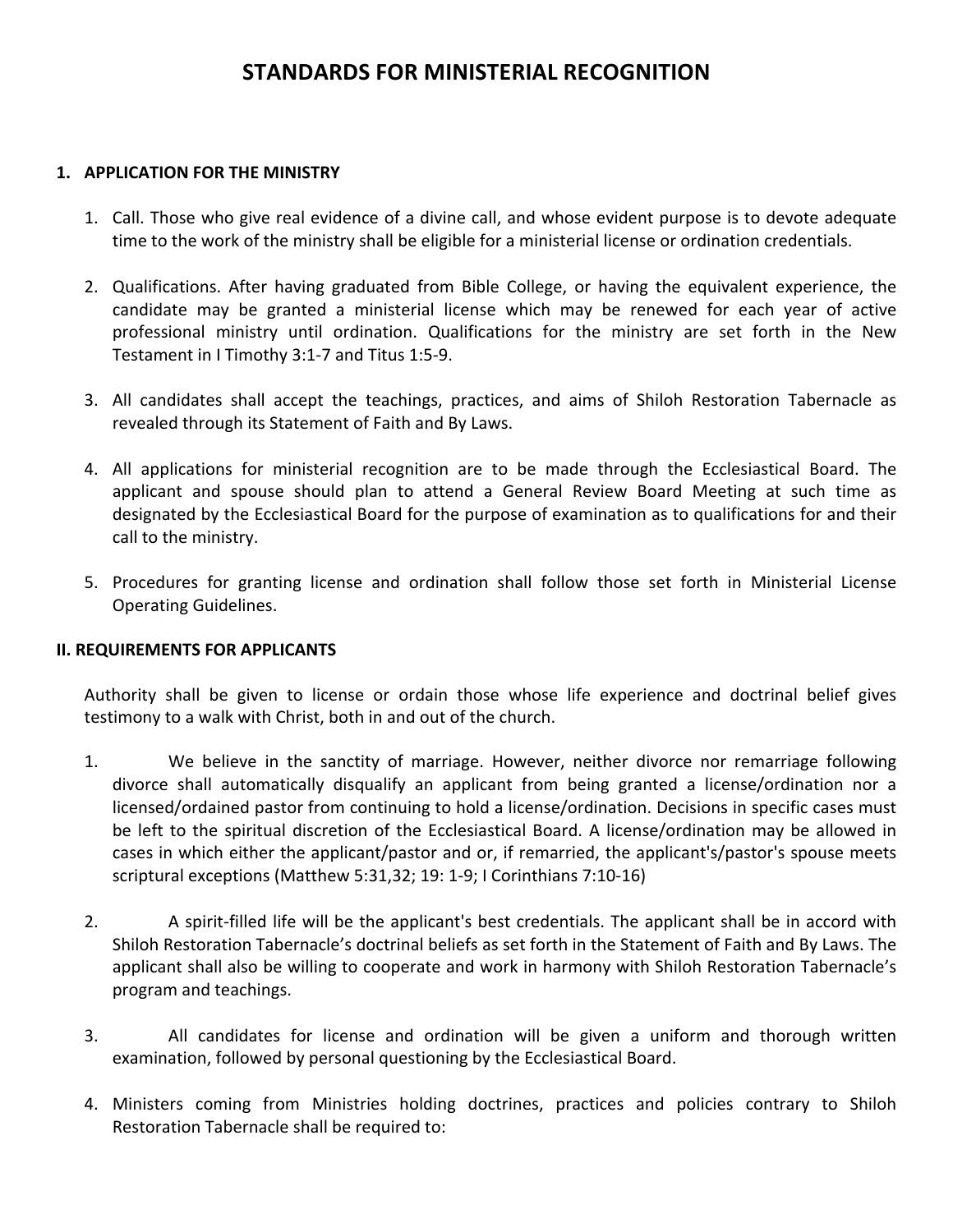- 1. Submit to baptism in harmony with Shiloh Restoration Tabernacle's teachings;
- 2. Attend Life Application Studies and/or Biblical Word Studies & Scriptural Interpretation Classes an adequate length of time to become familiar with the doctrines and policies of Shiloh Restoration Tabernacle or familiarize himself with the doctrines, practices and policies as approved by the License Ecclesiastical Board. (This is not applicable to foreign missionaries unless deemed advisable by the Ecclesiastical Board of Directors.)

## **III. LICENSE AND ORDINATION**

- 1. The Licensed Ministry. Applicants meeting the requirements may be granted a ministerial license. This ministerial license may be renewed each year. License may be revoked for cause of misconduct or a change in doctrinal beliefs and suspended on leaving active professional ministry, retirement excluded.
- 2. The Ordained Ministry. All ordinations in a 5-Fold Ministry Office shall take place under the auspices of the Ecclesiastical Board. Applicants of 23 years of age or over who have met the necessary requirements shall appear in person before the Board. No person may be ordained until he/she:
	- A. Has completed at least 2 years residency including 1 year as a licensed minister within that timeframe.
	- B. Is in an active ministry. Ordination services will be held annually in May/June of each year, operating under the following guidelines:
		- 1. Service to be under the auspices of the Ecclesiastical Board;
		- 2. One member of the Ecclesiastical Board should be present and have a part in the service;
		- 3. Expenses for ordination, certification etc., are to be paid by the local pastor and/or the local church.

Ordination may be revoked for causes of misconduct or a change in doctrinal beliefs, and suspended on leaving active professional ministry, retirement excluded.

## **IV. MINISTERIAL RECOGNITION**

- 1. All licensed and ordained ministers of Shiloh Restoration Tabernacle will be issued annual recognition cards to expire June 30<sup>th</sup> of each year, which will be renewed upon request before expiration.
- 2. All ministers ordained prior to May 2009 will be granted a recognition card/certificate valid as long as terms are met.
- 3. The official ministerial list shall be revised annually to include only the names of ministers to whom recognition cards/certificates have been given.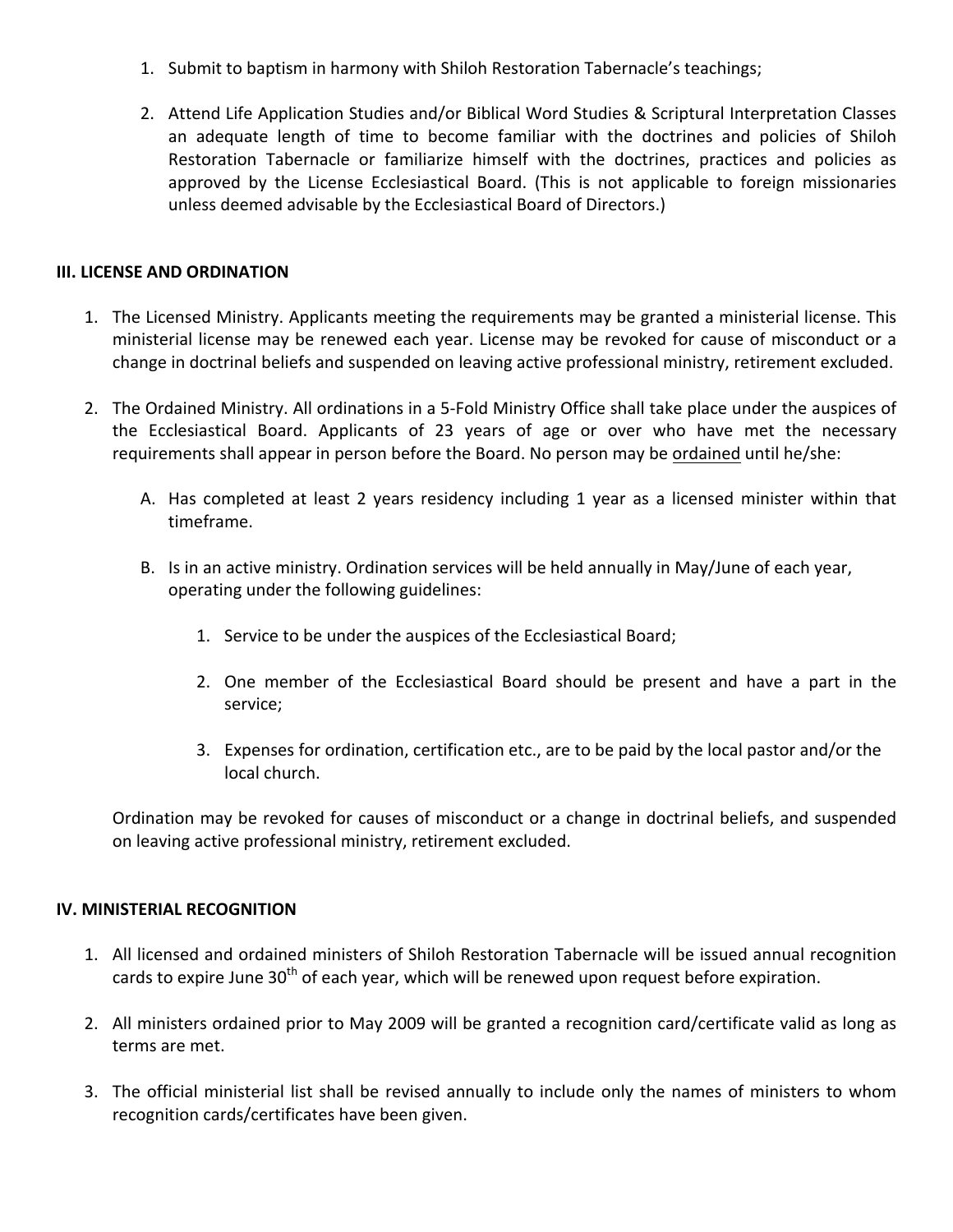- 4. Only a unanimous vote of the Ecclesiastical Board is acceptable to grant, revoke or suspend a ministerial license or ordination.
- 5. Before a minister is licensed by the Ecclesiastical Board, he/she must have been a member/partner of Shiloh Restoration Tabernacle for at least one year.
- 6. Recognition cards/Certificates may be granted to pastors who have officially retired from the active ministry.

## **V. MINISTERIAL RELATIONS AND COOPERATION**

- 1. All ministers holding ministerial recognition within Shiloh Restoration Tabernacle shall be amenable to the Ecclesiastical Board in matters of doctrine and conduct.
- 2. All ministers under License or Ordination of the Ecclesiastical Board shall cooperate as much as possible with Shiloh Restoration Tabernacle, local churches/ministries and to the fellowship in which it associates.

## **VI. DISCIPLINE OF MINISTERS**

1. Occasions may arise where endorsement can no longer be given some ministers.

Causes for such may be: 1) accepting or espousing doctrines contrary to Shiloh Restoration Tabernacle, 2) gross inefficiency in the ministry, 3) a record of church breaking instead of building, 4) a contentious, non-cooperative spirit, 5) an assumption of dictatorial view, 6) a habit of running into debt which has brought reproach upon the church, 7) conduct unbecoming a minister, or 8) for other causes or reasons contrary to the principles stated or implied in this document.

2. If, after counsel and warning, there is no change of character or attitude on the part of the minister, the Ecclesiastical Board may suspend the offender's license or ordination.

## **VII. PERFORMING OF MARRIAGES**

- 1. We encourage each minister to develop a biblically based marriage, divorce and re-marriage theology and practice.
- 2. We encourage each minister to implement a strong pre-marital counseling component as part of any marriage that the minister performs.

## **VIII. MINISTERIAL COURTESY**

1. We disapprove of all discourteous conduct. All ministers are advised against interfering with pastors in charge of churches, whether going in upon their work without consent, or by correspondence with members of the church as it will hurt the influence of the leader. All correspondence which concerns the whole church shall be addressed to the pastor or church secretary, and not to private members. Such interference may be the basis for not continuing ministerial recognition.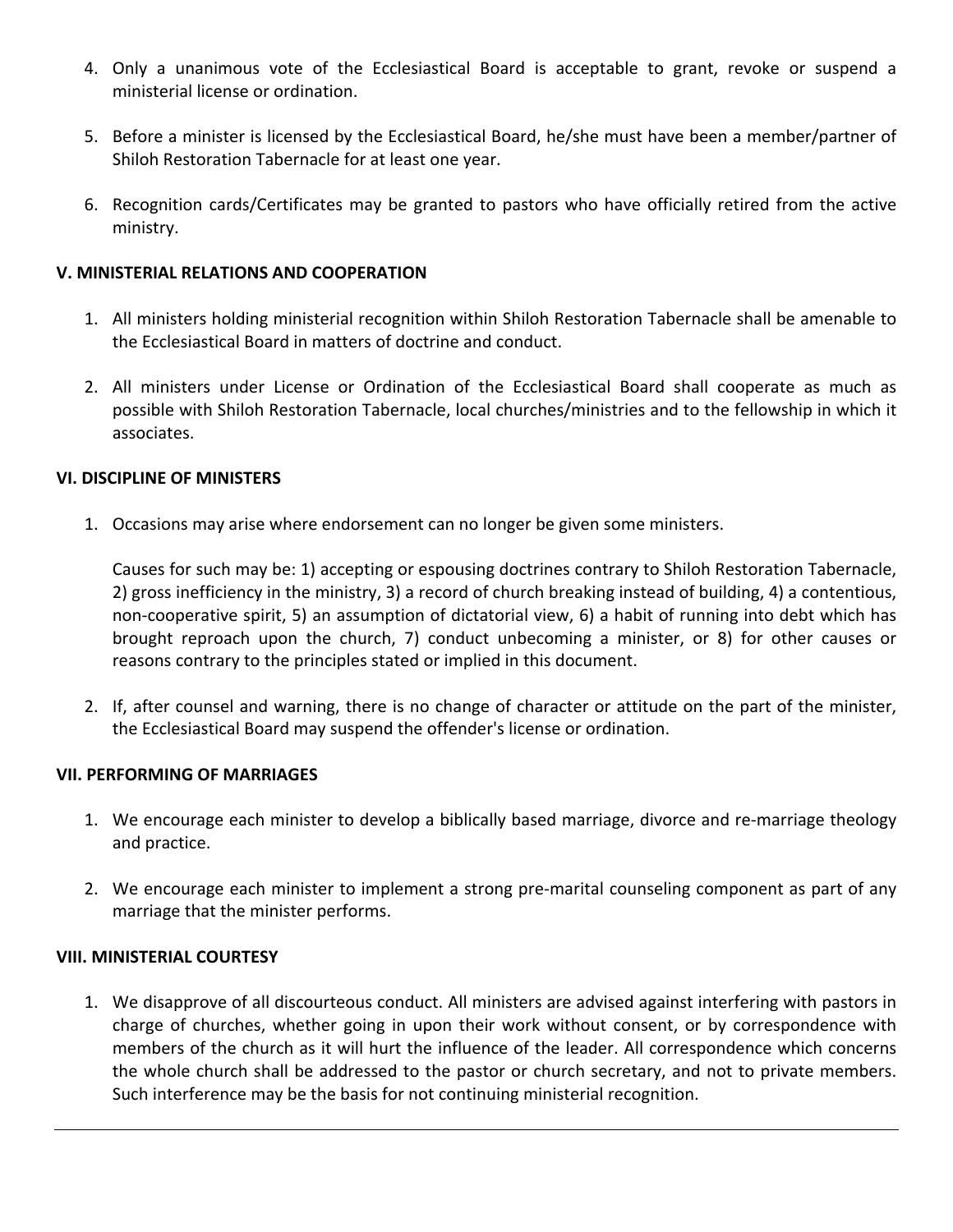# **STANDARDS OF MINISTERIAL ETHICS**

## **1. Principles**

- 1.1. The ethical standards required of Ministers in Shiloh Restoration Tabernacle, Inc. reflect the fact that Ministers are entrusted with considerable privilege and wide discretionary power.
- 1.2. In recognition that this office is a public trust, therefore, the people of Shiloh Restoration Tabernacle, Inc. are entitled to expect that, as a matter of principle, Ministers will act with due regard for integrity, fairness, accountability, responsibility, and the public interest, as required by these Standards.
- 1.3. In particular, in carrying out their duties:
	- (i) Ministers must ensure that they act with integrity  $-$  that is, through the lawful and disinterested exercise of the statutory and other powers available to their office, appropriate use of the resources available to their office for public purposes, in a manner which is appropriate to the responsibilities of the Minister.
	- (ii) Ministers must observe fairness in making official decisions  $-$  that is, to act honestly and reasonably, with consultation as appropriate to the matter at issue, taking proper account of the merits of the matter, and giving due consideration to the rights and interests of the persons involved, and the interests of Florida.
	- (iii) Ministers must accept accountability for the exercise of the powers and functions of their office  $$ that is, to ensure that their conduct, representations and decisions as Ministers, and the conduct, representations and decisions of those who act as their delegates or on their behalf – are open to public scrutiny and explanation.
	- (iv) Ministers must accept the full implications of the principle of ministerial responsibility. They will be required to answer for the consequences of their decisions and actions – that is, they must ensure that:
		- their conduct in office is, in fact and in appearance, in accordance with these Standards;
		- they promote the observance of these Standards by leadership and example in the public bodies for which they are responsible; and
		- their conduct in a private capacity upholds the laws of the United States of America, and demonstrates appropriately high standards of personal integrity.
- 1.4. When taking decisions in or in connection with their official capacity, Ministers must do so in terms of advancing the public interest  $-$  that is, based on their best judgment of what will advance the common good of the people of Shiloh Restoration Tabernacle, Inc..
- 1.5. Ministers are expected to undertake whatever actions may be considered by the Pastors of Shiloh Restoration Tabernacle to be reasonable in these circumstances to meet the general obligations set out above, including the following specific requirements and procedures.

## **2. Integrity**

2.1. Along with the privilege of serving as a Minister, there is some personal sacrifice in terms of the time and energy that must be devoted to official duties and some loss of privacy. Although their public lives encroach upon their private lives, it is critical that Ministers do not use public office for private purposes. In particular, Ministers must not use any information that they gain in the course of their official duties, including in the course of discussions, for personal gain or the benefit of any other person.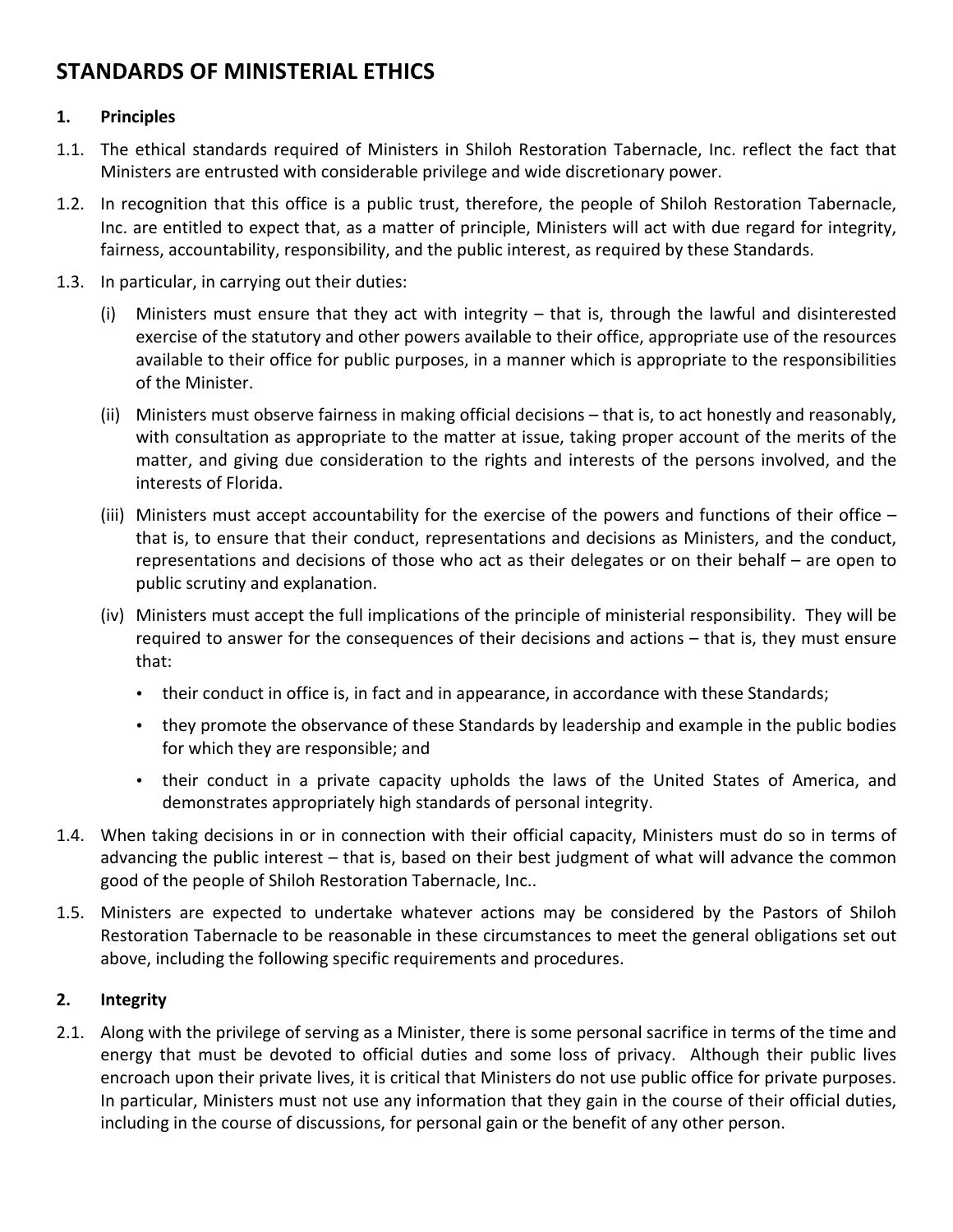- 2.2. Ministers must declare and register their personal interests, including but not limited to pecuniary interests, as required by the ministry from time to time.
- 2.3. Failure to declare or register a relevant and substantive personal interest as required by the ministry constitutes a breach of these Standards.

## *Family members*

2.4. Ministers must have regard to the religious and other private interests of members of their immediate families, to the extent known to them, as well as their own interests, in considering whether a conflict or apparent conflict between private interests and official duty arises.

## **Other forms of employment**

2.5. Ministers are required to withdraw from any professional practice or the management of any business which conflicts with their religious beliefs. A Minister shall not act as a consultant or adviser to any company, business, or other interests, whether paid or unpaid, or provide assistance to any such body, except as may be appropriate in their official capacity as Minister.

## *Gifts*

- 2.6. Ministers are required to exercise the functions of their public office unaffected by considerations of personal advantage or disadvantage. Ministers, in their official capacity, may therefore accept customary official gifts, hospitality, tokens of appreciation, and similar formal gestures in accordance with the relevant guidelines, but must not seek or encourage any form of gift in their personal capacity. Ministers must also comply with the requirements of the ministry and the its Senior Leaders relating to the declaration of gifts.
- 2.7. Ministers must not seek or accept any kind of benefit or other valuable consideration either for themselves or for others in connection with performing or not performing any element of their official duties as a Minister. Ministers shall ensure that they do not come under any financial or other obligation to individuals or organisations to the extent that they may appear to be influenced improperly in the performance of their official duties as Minister.

## *Post-ministerial employment*

2.8. Ministers shall ensure that their personal conduct is consistent with the dignity, reputation and integrity of the Shiloh Restoration Tabernacle, Inc..

## **3. Fairness**

- 3.1. Ministers must be able demonstrate that they have taken all reasonable steps to observe relevant standards of procedural fairness and good decision making applicable to decisions made by them in their official capacity.
- 3.2. In particular, Ministers are required to ensure that official decisions made by them as Ministers are unaffected by bias or irrelevant consideration, such as considerations of private advantage or disadvantage.

## **4. Accountability**

4.1. Ministers and their staff are provided with resources and facilities at public expense for the effective conduct of public business. Such resources are not to be subject to wasteful or extravagant use, and due